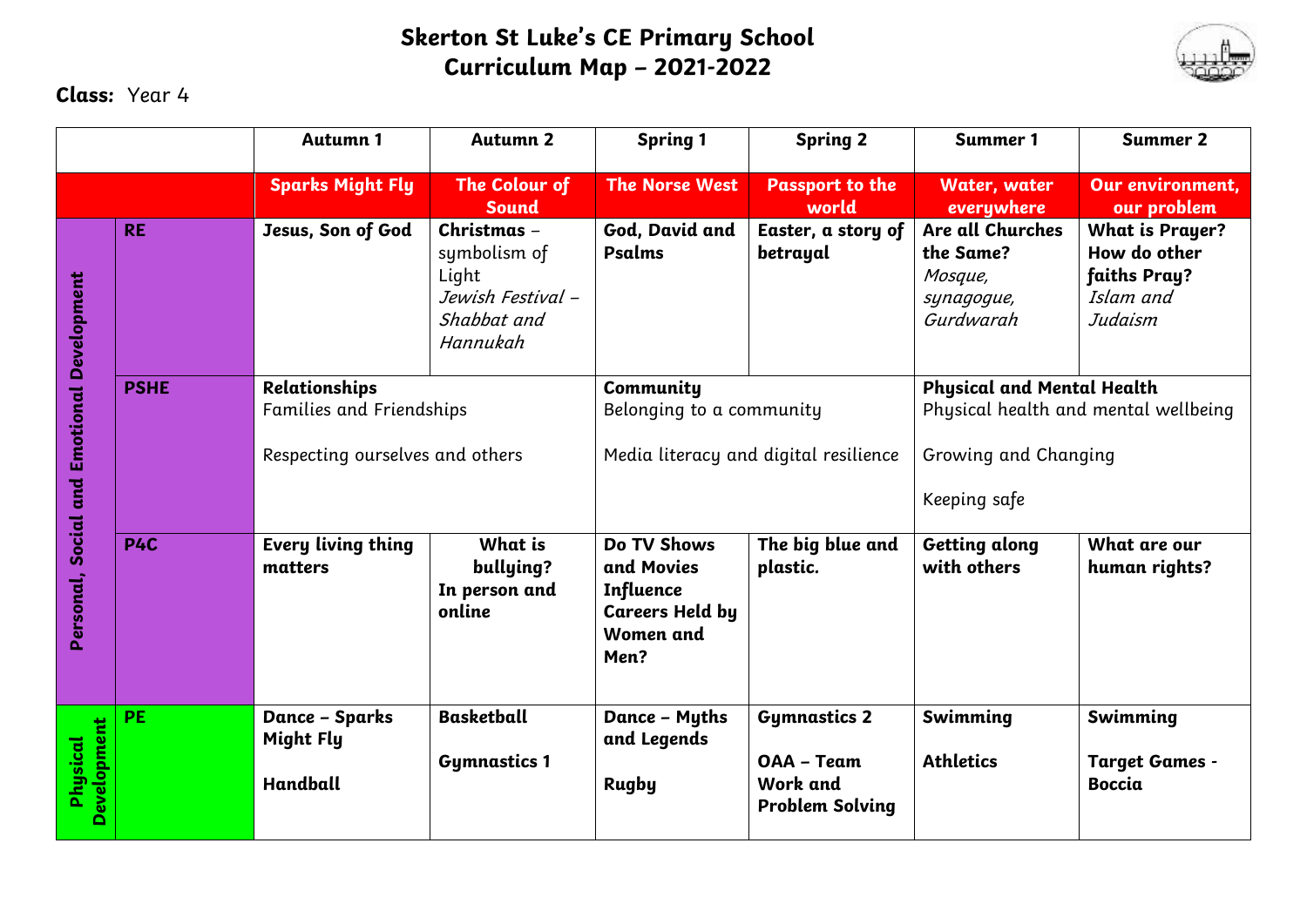|                                   | <b>English</b>   | <b>The Firework</b>         | <b>Bill's New Frock</b>               | <b>How to Train</b>                  | The Train to             | <b>Water horse</b>                   | <b>Run Wild</b>                        |
|-----------------------------------|------------------|-----------------------------|---------------------------------------|--------------------------------------|--------------------------|--------------------------------------|----------------------------------------|
|                                   |                  | <b>Makers Daughter</b>      |                                       | your Dragon                          | Impossible               | <b>Loch Ness</b>                     | One plastic bag                        |
|                                   |                  |                             | Chapter based on                      |                                      | <b>Places</b>            |                                      |                                        |
| <b>Communication and Language</b> |                  | The Heavenly                | a plot structure                      | Folk tales                           |                          | Information                          | Oral and written                       |
|                                   |                  | Elephant                    | from text read                        |                                      | Recount                  | leaflet                              | explanation of a                       |
|                                   |                  |                             |                                       | Instruction text                     | (Newspaper)              |                                      | process                                |
|                                   |                  | Story based on a            | Formal debate                         |                                      |                          | Non                                  |                                        |
|                                   |                  | theme                       |                                       |                                      | <b>Classic Narrative</b> | chronological                        | Persuasive letter                      |
|                                   |                  |                             |                                       |                                      | Poetry                   | reports                              |                                        |
|                                   |                  | Fairy tales                 |                                       |                                      |                          |                                      |                                        |
|                                   | <b>Computing</b> | iAlgorithm                  | iProgram Unit 2                       | iProgram Unit 3                      | iMail                    | iData                                | iProgram Unit 4                        |
|                                   |                  | iProgram Unit 1             |                                       |                                      | iSafe                    | iAnimate                             | iAgorithm                              |
|                                   | <b>MFL</b>       | Playtime                    | <b>My Home</b>                        | My Town                              | People                   | The Body                             | <b>Sport</b>                           |
|                                   | <b>Maths</b>     | <b>Number: Place</b>        | Length and                            | Multiplication                       | <b>Fractions</b>         | <b>Decimals</b>                      | <b>Statistics</b>                      |
|                                   |                  | value                       | perimeter                             | and division                         | <b>Decimals</b>          |                                      |                                        |
|                                   |                  | <b>Addition and</b>         |                                       |                                      |                          | <b>Money</b>                         | Shape                                  |
|                                   |                  | subtraction                 | <b>Multiplication</b><br>and division | Area                                 |                          | Time                                 |                                        |
| Mathematics                       |                  |                             |                                       |                                      |                          |                                      | Geometry:<br><b>Position and</b>       |
|                                   |                  |                             |                                       |                                      |                          |                                      | <b>Direction</b>                       |
| the World<br>Understanding        | Science          | Electricity and<br>circuits | Sound                                 | Teeth and the<br>digestive<br>system | <b>States of matter</b>  | <b>States of matter</b><br>continued | Living things and<br>their environment |
|                                   |                  |                             |                                       |                                      |                          |                                      |                                        |
|                                   | Geography        | <b>United Kingdom</b>       |                                       | <b>The Rainforest</b>                |                          | Features of a<br>river               | Recycling and the<br>environment       |
|                                   | <b>History</b>   | <b>Anglo Saxons</b>         |                                       | <b>Vikings</b>                       |                          | Egyptians                            |                                        |